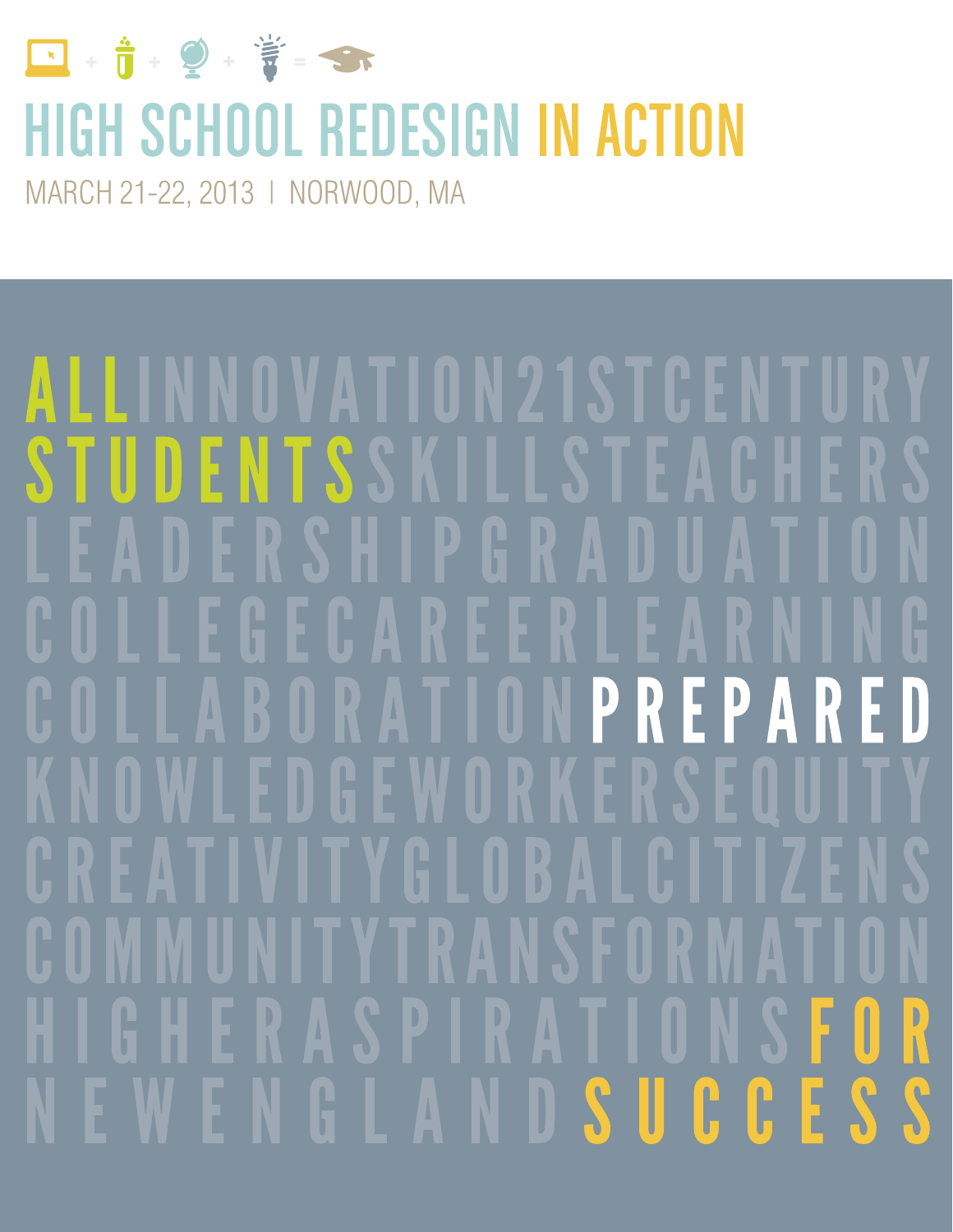# AGENDA

## Registration opens at 8:00 a.m. in the Ballroom Terrace

## Thursday, March 21

| 9:00 a.m.   | Pre-Conference Sessions - Ballroom Terrace (Pre-registration required)                                                        |
|-------------|-------------------------------------------------------------------------------------------------------------------------------|
| 1:00 p.m.   | <b>NESSC: A Year of Accomplishments and</b><br>Unstoppable Momentum - Tiffany Ballroom                                        |
| 2:15 p.m.   | State of the States - Tiffany Ballroom                                                                                        |
| 3:30 p.m.   | Break - Ballroom Terrace + Break Stations (1st + 2nd floors)                                                                  |
| $3:45$ p.m. | <b>Concurrent Sessions - Round 1 (8 sessions)</b>                                                                             |
| 5:00 p.m.   | Dinner on your own                                                                                                            |
| 7:00 p.m.   | Networking Activities + Cash Bar - Essex/Lennox Room + Foyer<br>Pre-registration required. A dessert buffet will be provided. |

## Friday, March 22

| 7:00 a.m. | <b>Continental Breakfast - Ballroom Terrace</b> |  |  |
|-----------|-------------------------------------------------|--|--|
|           |                                                 |  |  |

- 8:15 a.m. **Recognitions Tiffany Ballroom**
- 9:15 a.m. **Concurrent Sessions Round 2 (9 sessions)**
- 10:30 a.m. **Break Break Stations (1st + 2nd floors)**
- 10:45 a.m. **Concurrent Sessions Round 3 (9 sessions)**
- 12:00 p.m. **Lunch Tiffany Ballroom + Foyer**
- 1:00 p.m. **Concurrent Sessions Round 4 (8 sessions)**
- 2:15 p.m. **Adjournment (No closing ceremony)**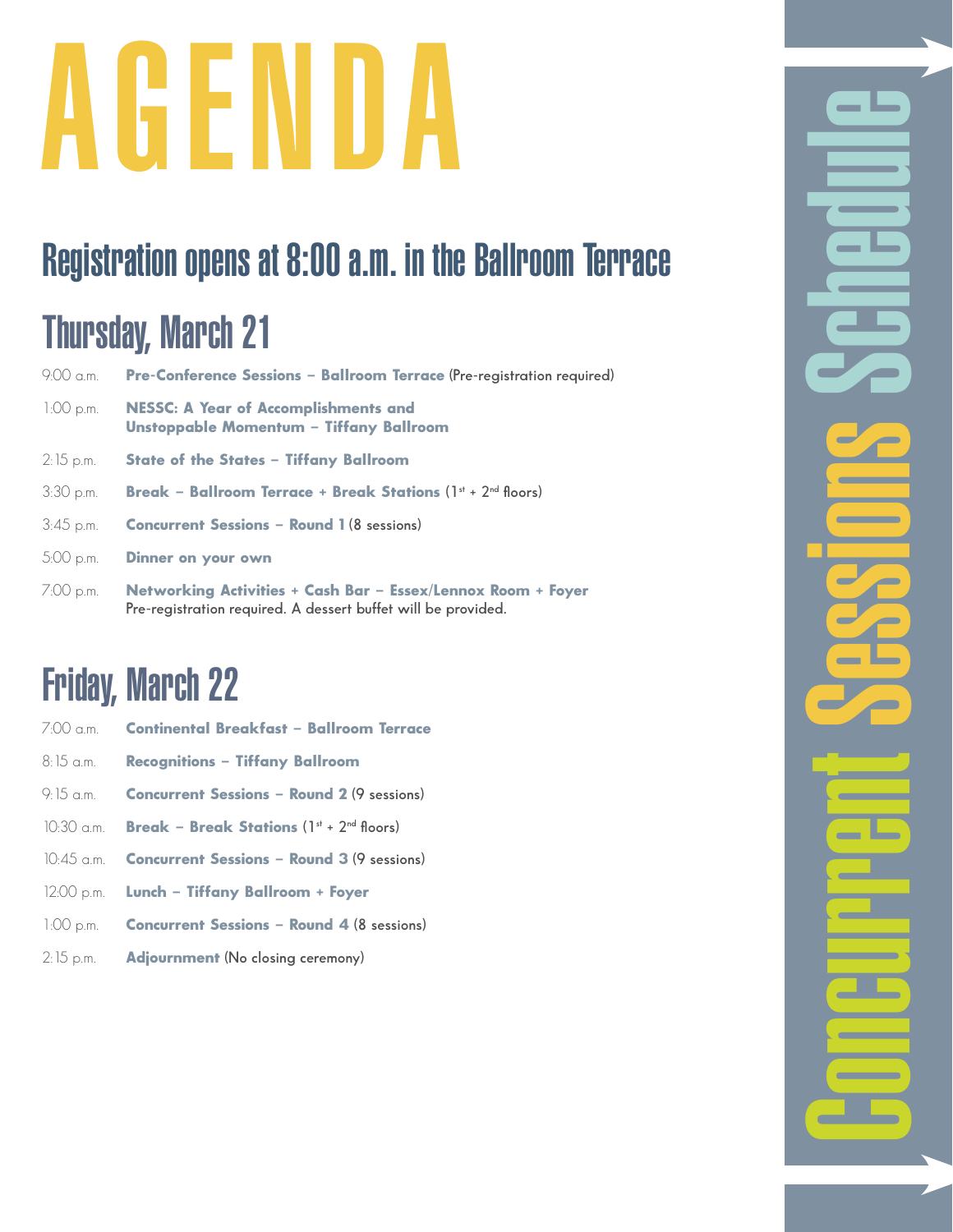## 1 Thursday, March 21 3:45 p.m. – 5:00 p.m.

| <b>ROOM</b> | <b>SESSION</b>                                                                                            |
|-------------|-----------------------------------------------------------------------------------------------------------|
| 104         | From Raising the Bar to Removing the Barriers: Every Student College-Bound [Conard High School, CT]       |
| 105/106     | Realizing Equity: How to Make the Idea Real [Kearsarge Regional High School, NH]                          |
| 107/108     | Be Honest! Are You Standards-Referenced or Standards-Based? [Cumberland High School, RI]                  |
| 201         | School-Based Academies: Multiple Pathways to Personalize Learning [Essex High School, VT]                 |
| 202         | The STEM Endorsement: A Flexible Model for Multiple Pathways [Falmouth High School, ME]                   |
| 203         | Mastery Lessons: Year One in Our Transition to a Mastery-Based Diploma [High School in the Community, CT] |
| 205/206     | How to Talk About Innovation: Practical Messaging Strategies for Schools [NESSC]                          |
| 208/209     | Community Classroom: The Newport as a Museum Project [Rogers High School, RI]                             |

## 2 Friday, March 22 9:15 a.m. – 10:30 a.m.

| <b>ROOM</b> | <b>SESSION</b>                                                                                                  |
|-------------|-----------------------------------------------------------------------------------------------------------------|
| 102         | World Class: The Lebanon NxGL Learning Studio [Lebanon High School, NH]                                         |
| 104         | From Raising the Bar to Removing the Barriers: Every Student College-Bound [Conard High Shool, CT]              |
| 105/106     | Realizing Equity: How to Make the Idea Real [Kearsarge Regional High School, NH]                                |
| 107/108     | Be Honest! Are You Standards-Referenced or Standards-Based? [Cumberland High School, RI]                        |
| 201         | School-Based Academies: Multiple Pathways to Personalize Learning [Essex High School, VT]                       |
| 202         | The STEM Endorsement: A Flexible Model for Multiple Pathways [Falmouth High School, ME]                         |
| 203         | Mastery Lessons: Year One in Our Transition to a Mastery-Based Diploma [High School in the Community, CT]       |
| 205/206     | Proficiency-Based Learning Simplified: Developing Effective Curriculum Standards and Mastery Objectives [NESSC] |
| 208/209     | Community Classroom: The Newport as a Museum Project [Rogers High School, RI]                                   |

|             | <b>3 Friday, March 22</b>                                                                                        | $10:45$ a.m. $-12:00$ p.m. |
|-------------|------------------------------------------------------------------------------------------------------------------|----------------------------|
| <b>ROOM</b> | <b>SESSION</b>                                                                                                   |                            |
| 102         | World Class: The Lebanon NxGL Learning Studio [Lebanon High School, NH]                                          |                            |
| 104         | Bridging the Divide: Connecting Students to College and Careers [United Technologies Center, ME]                 |                            |
| 105/106     | Student-Centered Transformation: One School's Journey [Burlington High School, VT]                               |                            |
| 107/108     | Pathways to Success: Proficiency-Based Career Academies [Ponaganset Middle School + High School, RI]             |                            |
| 201         | Personalized Pathways to the High School Diploma [Nashua High School North, NH]                                  |                            |
| 202         | Ready for Life: The Power of High Expectations and Personal Learning Plans [Williamstown Middle High School, VT] |                            |
| 203         | Better Together: Community-Driven School Change [Sanford High School, ME]                                        |                            |
| 205/206     | How Global Best Practices and NEASC Led to a Mastery-Based Diploma [New Fairfield High School, CT]               |                            |
|             |                                                                                                                  |                            |

208/209 An Introduction to the League of Innovative Schools [NESSC]

## 4 Friday, March 22 1:00 p.m. – 2:15 p.m.

| <b>ROOM</b> | <b>SESSION</b>                                                                                                   |
|-------------|------------------------------------------------------------------------------------------------------------------|
| 102         | Creating Learning Pathways that Increase Student Engagement, Achievement, and Aspirations [NESSC]                |
| 104         | Bridging the Divide: Connecting Students to College and Careers [United Technologies Center, ME]                 |
| 105/106     | Student-Centered Transformation: One School's Journey [Burlington High School, VT]                               |
| 107/108     | Pathways to Success: Proficiency-Based Career Academies [Ponaganset Middle School + High School, RI]             |
| 201         | Personalized Pathways to the High School Diploma [Nashua High School North, NH]                                  |
| 202         | Ready for Life: The Power of High Expectations and Personal Learning Plans [Williamstown Middle High School, VT] |
| 203         | Better Together: Community-Driven School Change [Sanford High School, ME]                                        |
| 205/206     | How Global Best Practices and NEASC Led to a Mastery-Based Diploma [New Fairfield High School, CT]               |
|             |                                                                                                                  |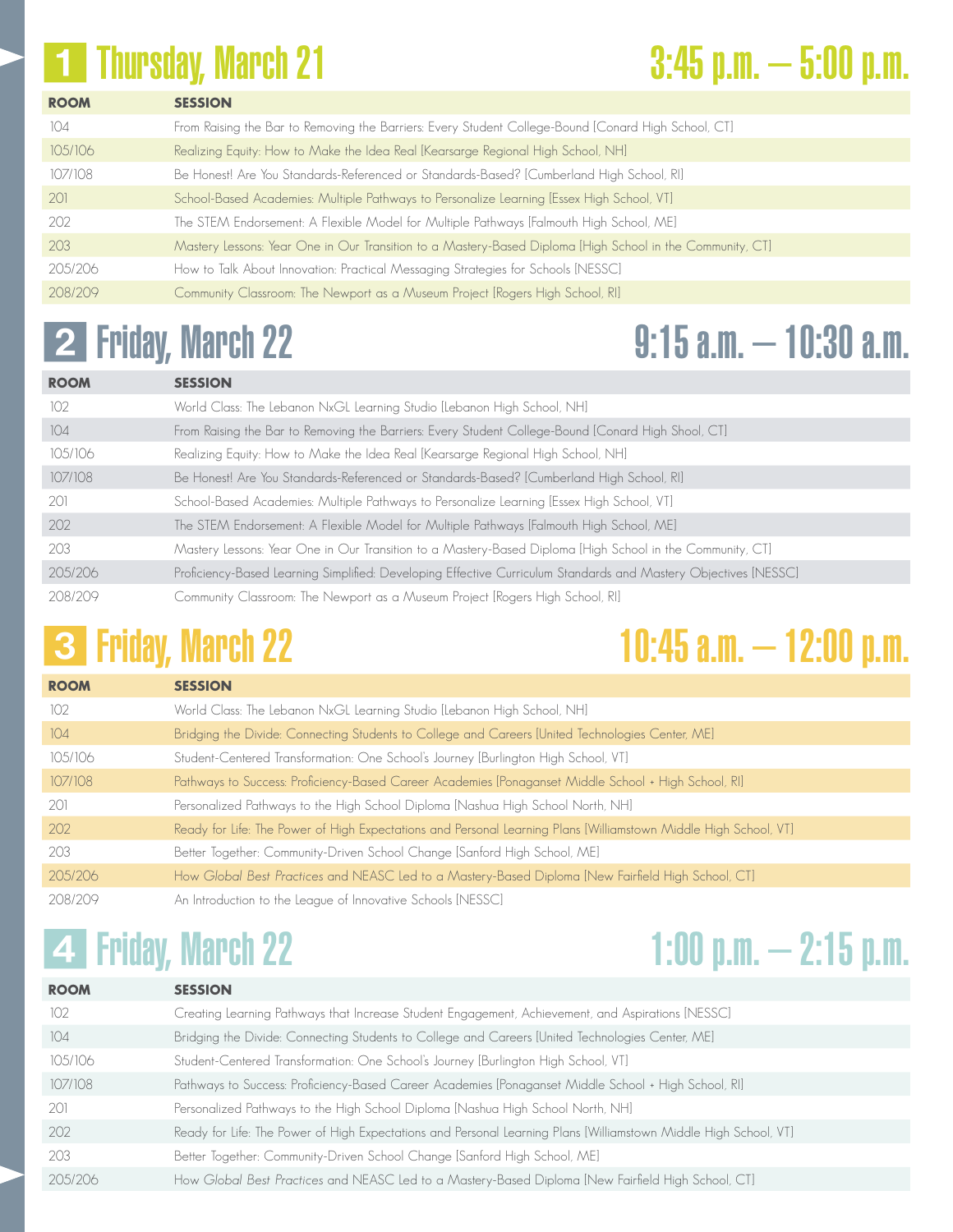Conference welcome, major milestones, and overview of the NESSC with interactive engagement with our latest resources and initiatives.

**SESSION:** Thursday, March 21 | 1:00 p.m.

**CONVENER:** David Ruff (executive director, Great Schools Partnership)

**CONTACT**: David Ruff | druff@greatschoolspartnership.org

#### **State of the States**

**PRESSC: A Year of Accomplishments and Unstoppable Momentum**<br>
Conference welcome, major milestones, and overview of the NESSC with interactive<br>
stars SSSION: Ilursday, March 2111.00 p.m.<br> **CONTACT:** David Ruff levective di During this session, several leaders and commissioners of education from across the NESSC will discuss the current state of secondary-school improvement, including the way in which new and proposed policy changes are aligned with and support the efforts already underway in the League of Innovative Schools. State leaders will also describe how the Common Core State Standards and implementation of new assessments in 2014–2015 will support proficiency-based graduation, personalized learning pathways, and learner-centered accountability systems.

**SESSION:** Thursday, March 21 | 2:15 p.m.

**CONVENERS:** Mark Kostin (associate director, Great Schools Partnership), David Ruff (executive director, Great Schools Partnership) **CONTACT:** Mark Kostin | mkostin@greatschoolspartnership.org

#### **Recognitions**

Numerous individuals have worked together across our region and within each state to advance the thoughtful and important work of graduating more students ready for college, careers, and citizenship. During this session, we will highlight many of the most critical accomplishments and recognize a few individuals who have tirelessly and effectively championed the work of the NESSC in their state and across New England.

**SESSION:** Friday, March 22 | 8:15 a.m.

**CONVENERS:** Mark Kostin (associate director, Great Schools Partnership), David Ruff (executive director, Great Schools Partnership) **CONTACT:** Mark Kostin | mkostin@greatschoolspartnership.org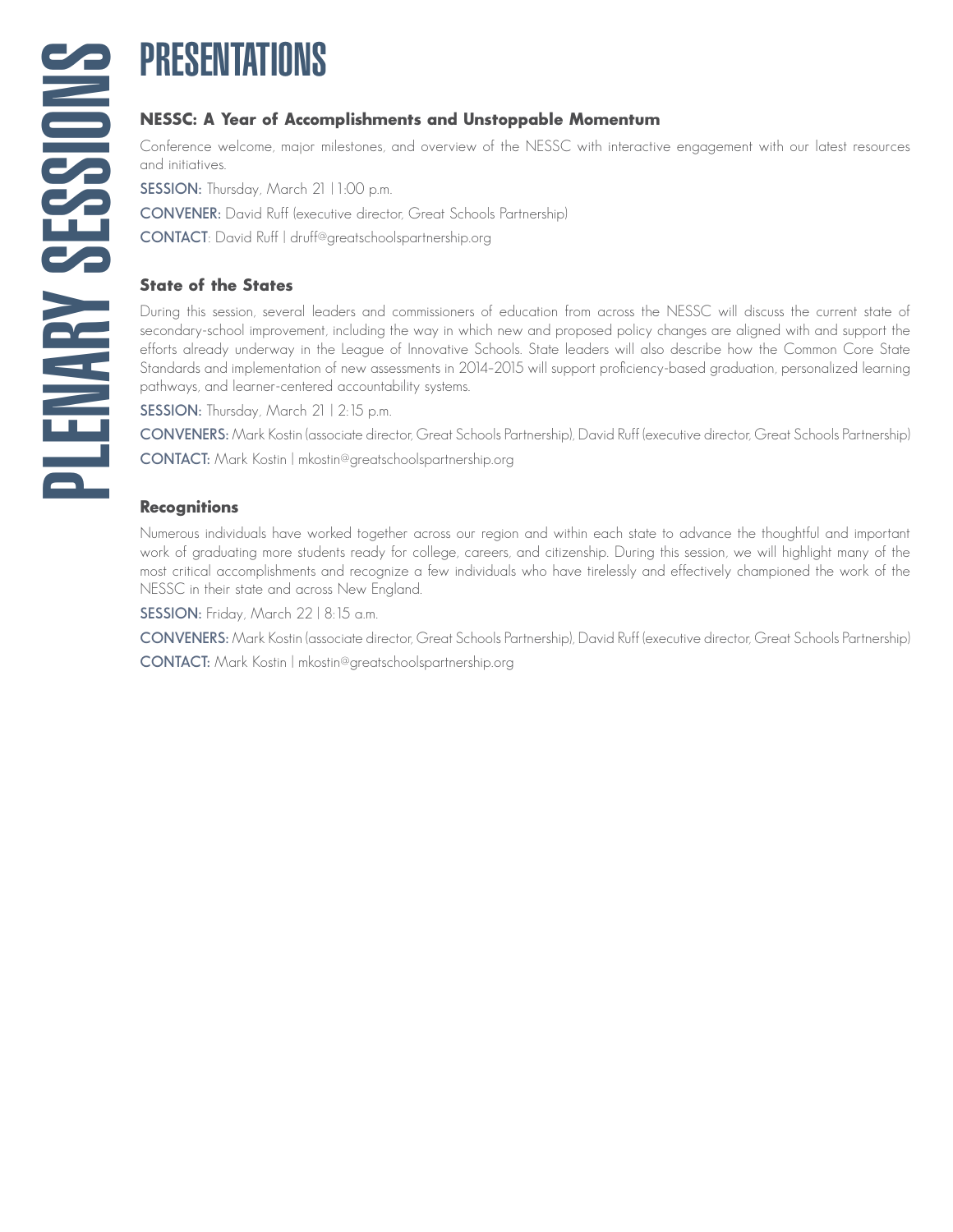#### 12 **From Raising the Bar to Removing the Barriers: Every Student College-Bound**

To prepare all students for postsecondary education, Conard High School encourages every student to enroll in at least one college-level course before graduation. In our diverse and dynamic high school of 1,600 students, more than 75 percent of graduates have taken one or more Advanced Placement or accredited state-university courses. In this multimedia-driven session, the presenters will describe the wide range of interactive, real-world activities and outside-of-the-box strategies that helped our school promote high expectations for every student and increase postsecondary attainment. Exemplar learning expectations, professional development opportunities, and schedule and course designs will be shared. Participants will also learn how parents, teachers, and district leaders have cultivated a college-going and career-confident culture; how the school's accountability and intervention systems support all students and student subgroups; and how research-based models and resources were used to effectively promote higher expectations, more equitable academic success, and increased college enrollments.

**SCHOOL:** Conard High School, West Hartford, CT

**PRESENTERS:** Steve Bassi (teacher), Peter Cummings (principal), Julio Duarte (assistant principal), Kristin Mangini (school counselor), Tom Paleologopoulos (department chair), Marylou Shand (school counselor)

**CONTACT:** Peter Cummings | peter\_cummings@whps.org

#### **www.conard.whps.org**

#### 12 **Mastery Lessons: Year One in Our Transition to a Mastery-Based Diploma**

This session, facilitated by teachers and students, will describe how our unique school—located in the heart of a major urban area and collaboratively led by the faculty—rallied together to embrace mastery-based education, student-centered learning, and personalized instruction to meet the needs of all our students. Although we are only in the initial year of our work, we have already seen the benefits of this system—from more accurately reporting what our students are learning to dramatically enhancing our ability to provide targeted interventions and supports. Participants in this session will learn about how we report student learning, how this is informing our system of supports and interventions, and how student voice and choice is transforming our school.

**SCHOOL:** High School in the Community, New Haven, Connecticut

**PRESENTERS:** Chastity Berrios (student), Solanlly Canas, (student), Lauren Evanovich (special education teacher), Erik Good (building leader), Riley Gibbs (math teacher), Sarah Marchesi (history teacher), Matt Presser (English teacher)

**CONTACT:** Erik Good | erik.good@new-haven.k12.ct.us

**www.schools.nhps.net/hsc**

#### 34 **How Global Best Practices and NEASC Led to a Mastery-Based Diploma**

At New Fairfield High School, the arrival of the NESSC's *Global Best Practices* tool coincided with the start of our mandatory NEASC self-study process. Our faculty completed these two activities simultaneously. What resulted were not only a set of 21stcentury student learning expectations, but comprehensive and thoughtful guidance on how best to structure and support learning in our school. This critical exercise has launched our efforts to implement a mastery-based diploma. Participants in this session will learn how a secondary school can facilitate both a NEASC self-study and a *Global Best Practices* review that leads to a comprehensive, multi-year strategic plan that will result in the implementation of a mastery-based diploma.

**SCHOOL:** New Fairfield High School, New Fairfield, Connecticut

**PRESENTERS:** Mariana Coelho (principal), Cynthia Risch (teacher), Carol Wantman (teacher)

**CONTACT:** Mariana Coelho | mcoelho@new-fairfield.k12.ct.us

**www.newfairfieldschools.org/subsite/nfh**

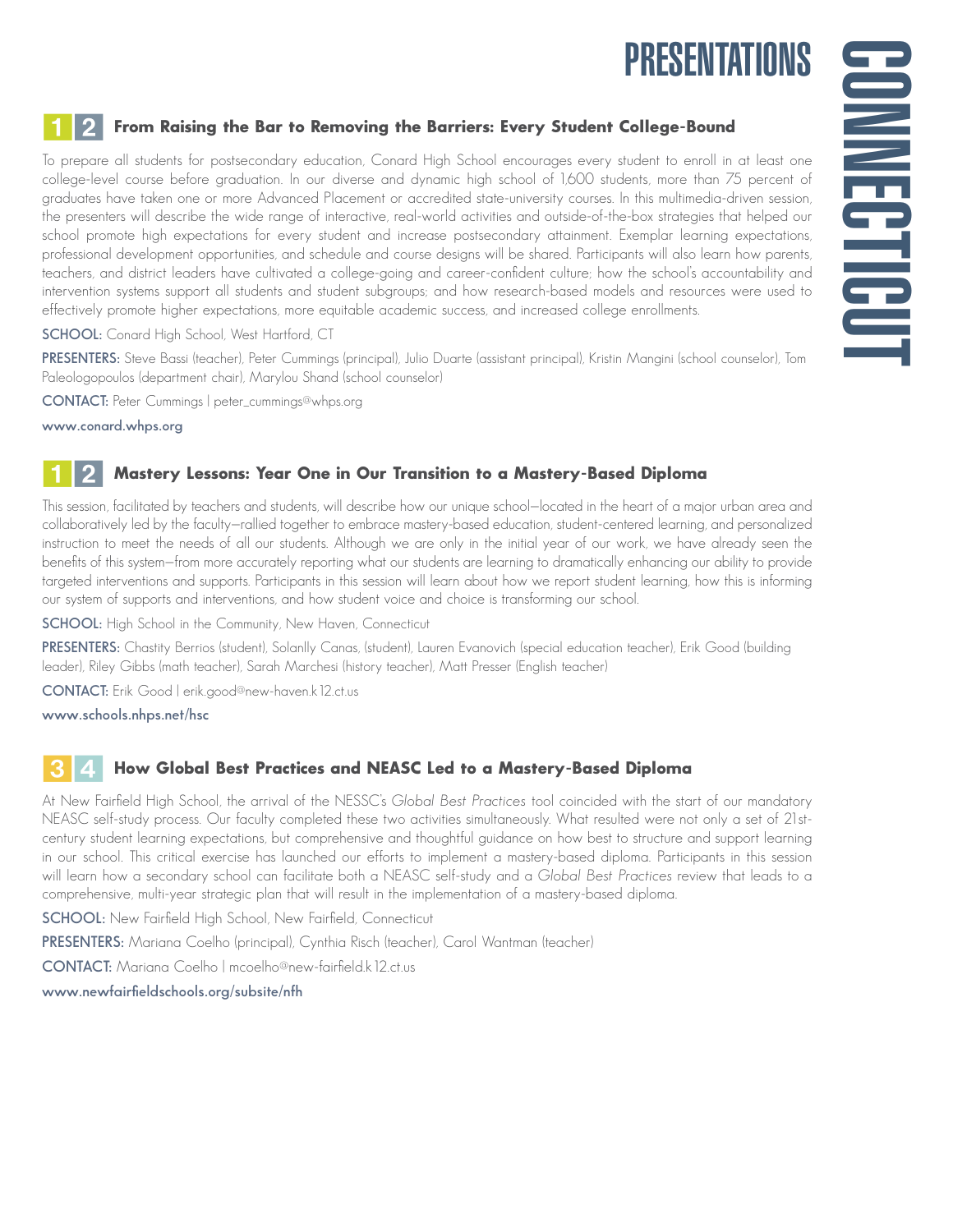

**FIRENTATIONS**<br> **EXENTATIONS**<br> **EXERCISE THE STEM endorsement: A Flexible Model for Multiple Pathways**<br>
Falmouth High School developed three "endorsements"—seals on a transcript indicating successfully<br>
opportunities—that Falmouth High School developed three "endorsements"—seals on a transcript indicating successfully completed extended learning opportunities—that we are making available to students in the areas of STEM, fine arts, and global citizenship. The STEM endorsement was rolled out this year, with fine arts planned for 2013–2014 and global citizenship for 2014–2015. Each endorsement area allows students to meet Falmouth's graduation requirements. In this unique workshop, participants will engage in an open discussion of the foundational principles motivating the endorsements and of the different concerns and compromises that have been faced so far. Participants will also act as critical friends to the presenters, helping them work through ongoing concerns and refine plans that are already in place. The presenters will discuss strategies for connecting outside-of-class activities with the regular curriculum, attracting a heterogeneous student population (rather than appealing only to the top ten percent of students), and ensuring that students who enter the program are passionate about the area of study.

**SCHOOL:** Falmouth High School, Falmouth, Maine

**PRESENTERS:** John Kralijic (STEM teacher), Wendy Northrup (music and chorus teacher), Nisu Seder (art teacher), Cathy Stankard (curriculum director)

**CONTACT:** Gregg Palmer | gpalmer@falmouth.org

**www.falmouthschools.org**

#### 34 **Better Together: Community-Driven School Change**

Imagine what can happen when a school system invites its community to engage in a visioning process. Imagine a systemic remodeling of the way education is delivered and imagine community members helping to make the new system a reality. Relationships change. Structures evolve. Solutions emerge. Sanford High School is working with our community to create a student-centered, proficiency-based learning system. With assistance from the Re-Inventing Schools Coalition, a collaborative professional development program is helping teachers integrate standards-based learning targets, 21<sup>st</sup>-century skills, and new technologies into their instruction. Community partners provide learning spaces, internships, service-learning experiences, and extend-learning opportunities to students. Parents are taking active leadership roles in the civic life of the community and creating better opportunities for youth and families. In this session, participants will learn about the diverse strategies that Sanford High School has used to engage, inform, and partner with parents, community organizations, and local businesses—a process that has led to significant organizational, cultural, and educational change.

**SCHOOL:** Sanford High School, Sanford, Maine

**PRESENTERS:** Pam Cote (extended learning opportunities coordinator), Samantha Hansen (community liaison), Kathy McKechnie (coordinator of Sanford Out of School Time Alliance), Jedediah Petsinger (principal), Kristen Wiegand (parent coordinator for Our Schools/Our Future)

**CONTACT:** Jed Petsinger | jpetsinger@sanford.org

**www.sanford.org**

#### 34 **Bridging the Divide: Connecting Students to College and Careers**

United Technologies Center launched a new pilot program that brings together the combined strengths of four educational institutions and gives students the opportunity to earn college credits while still in high school. In partnership with Hermon High School, Eastern Maine Community College, and the University of Maine, the new program assists high school students in college and career assessment, exploration, and advisement. Students are engaged in an integrated, skill-based educational experience that connects academics to real-world careers through integrated CTE labs. Students can also choose to earn an associate's degree within twelve months of graduation, with the option of transferring into a bachelor's degree program. Participants in this session will learn how stakeholders from high schools, career and technical centers, and institutions of higher education can forge powerful partnerships and provide highly relevant learning pathways for students that also lead to an associate's degree.

**SCHOOL:** United Technologies Center, Bangor, Maine

**PRESENTERS:** Dwight Littlefield (Maine Department of Education), Angela Marcolini (instructor of innovative engineering, University of Maine), Brian Walsh (principal, Hermon High School), Frederick Woodman (director, United Technologies Center), Eastern Maine Community College representative

**CONTACT:** Frederick Woodman | fwoodman.utc@gmail.com

**www.utc4me.org**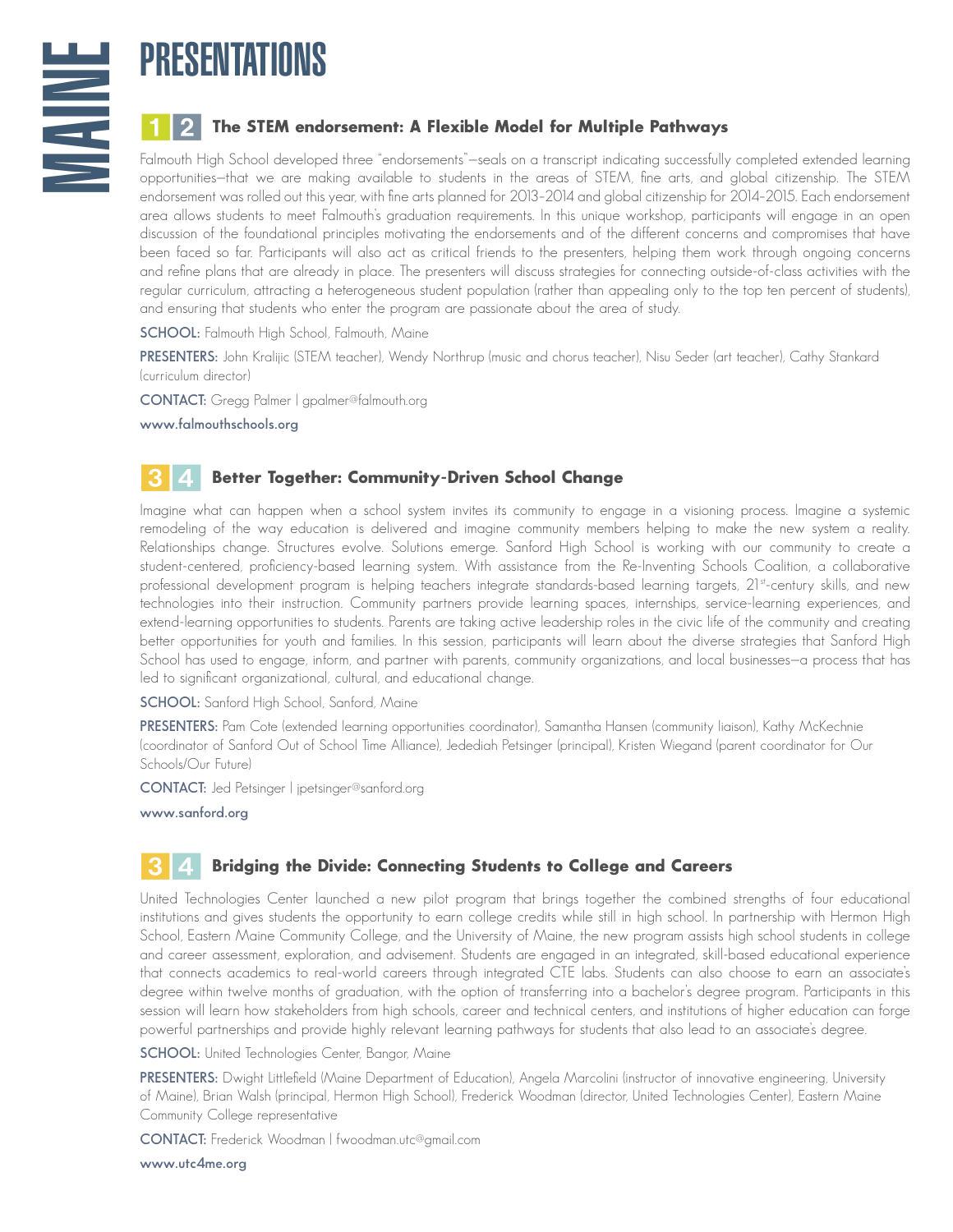#### 12 **Realizing Equity: How to Make the Ideal Real**

While everyone agrees that students deserve an equitable education, developing the learning environment, culture, and strategies that meet the needs of all students—while still challenging them to excel—is no easy task. During this session, representatives from Kearsarge Regional High School will discuss their heterogeneously grouped ninth- and tenth-grade teams. Presenters will describe the structure of each team, the changes that were made to the master schedule, the requirements for core courses, the differentiated instructional strategies used by teachers, the collaboration and interdisciplinary projects that drive the team-based approach, and the competencies, assessments, and layers of student support that make it all work. In this session, participants will learn the critical processes and steps needed to develop and implement powerful learning communities that support personalized learning, and in which demonstrating competencies through engaging and relevant projects is the norm.

**SCHOOL:** Kearsarge Regional High School, New London, New Hampshire

**PRESENTERS:** Peter Bianchi (math teacher), Sharon Boyle (special education teacher), James Doneski (English teacher), James Daley (principal), Katherine McCandless (science teacher), David Miller (assistant principal), Shannon Potts (English teacher), Curtis Roddy (social studies teacher), Beth Stern (guidance counselor)

**CONTACT:** James Daley | jdaley@kearsarge.org

**www.kearsarge.org/krhs**

#### 23 **World Class: The Lebanon NXGL Learning Studio**

Over the past year and half, Lebanon High School has been working with the New Hampshire Department of Education and the Next Generation Learning (NxGL) initiative. The goal: develop a world-class system of personalized, authentic, performance-based learning for every student that includes comprehensive support systems and anytime/anywhere learning experiences. As an NxGL Learning Studio, Lebanon is preparing today's youth for success in college, careers, and civic life by organizing teachers, students, and business leaders into teams that promote deeper learning, more effective teaching, and higher-impact community engagement. Our students are developing the core academic knowledge, collaborative problem-solving strategies, communication abilities, and lifelong learning skills that are essential for success in every area of adult life. Participants will learn the necessary steps to develop structured personalized learning pathways in which students are highly engaged in demonstrating college- and career-ready standards. In addition, participants will learn how to ensure that assessments are designed in a way that determines how well students know both content-area and 21st-century competencies.

**SCHOOL:** Lebanon High School, Lebanon, New Hampshire

**PRESENTERS:** Bonnie Robinson (ELO teacher), Nan Parsons (principal), Jason Tetu (social studies teacher)

**CONTACT:** Nan Parsons | nparsons@sau88.net

**www.sites.google.com/a/sau88.net/lhs**

#### 34 **Personalized Pathways to the High School Diploma**

Nashua High School North serves the second-largest district in New Hampshire, yet our dropout rate has fallen well below the state average and we have the highest college-going rates for an urban public high school (84 percent) in the state. Despite a poverty rate that has risen above 40 percent, we have expanded enrollment in advanced courses and our students have achieved Advanced Placement exam scores that are higher than the national average. In this session, presenters will describe the many personalized pathways to graduation that have helped our students succeed academically. We will also share our plans for future programs and even stronger performance. Participants will not only learn about our diploma programs, but they will have the opportunity to reflect on the diploma policies and practices currently in place in their districts.

**SCHOOL:** Nashua High School North, Nashua, New Hampshire

**PRESENTERS:** Nicole Leclaire (guidance director), Maureen O'Dea (director of guidance, Nashua School District), David Ryan (principal), Jennifer Seusing (assistant superintendent, Nashua School District)

**CONTACT:** David Ryan | ryand@nashua.edu

**www.nashua.edu/nhn**

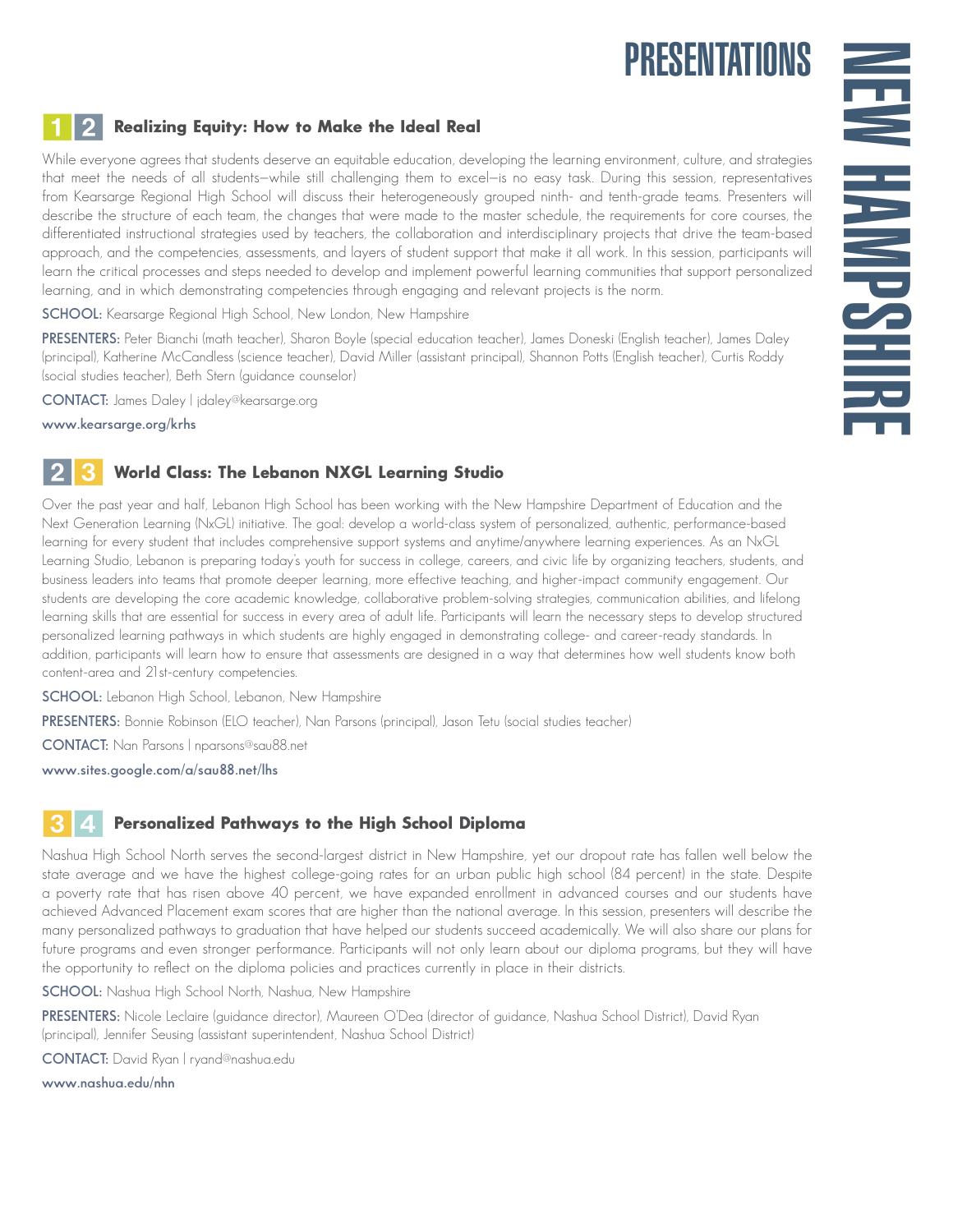**PRESENTERY Are You Standards-Referenced or Standards-Based?**<br>
Moving to a proficiency-based graduation system is challenging—but it's also worth it. Cumbes based diploma that will prepare every graduate for college, coree Moving to a proficiency-based graduation system is challenging—but it's also worth it. Cumberland High School is the first secondary school in Rhode Island to overhaul grading, assessment, and reporting as it moves toward an authentic proficiencybased diploma that will prepare every graduate for college, careers, and citizenship. In this session, the presenters will discuss how secondary schools can transition from a system of credits, compliance, and chastisement to one that is based on progress and performance. Participants will leave with a set of practical steps they can use to develop measurement standards, learning targets, and common rubrics that are easily understood and implemented. The presenters will also explain how we aligned a multi-tiered support system with teacher evaluation, developed our strategic plans, and renewed our focus on data to achieve district-wide change. Community-engagement strategies, progress reports, and report-card designs will also be shared.

**SCHOOL:** Cumberland High School, Cumberland, Rhode Island

**PRESENTERS:** Bethany Coughlin (assistant principal, McCourt Middle School), Richard Drolet (principal, North Cumberland Middle School), James Field (PBIS coordinator), Chris Scott (math department chair), Alan Tenreiro (principal, Cumberland High School)

**CONTACT:** Alan Tenreiro | alan.tenreiro@cumberlandschools.org

**www.cumberlandschools.org/content/cumberland-high-school**

#### 34 **Pathways to Success: Proficiency-Based Career Academies**

Foster-Glocester Regional School District is moving toward multi-year pathways designed to prepare students for college and careers. Our comprehensive middle and high school recently established a STEM Academy pathway in grades 6–12, as well as pathways in the performing arts (music and music technology), agriculture (plant and animal science), alternative energy, and construction and cabinet-making. Additional pathways are being developed, and all of our pathways are designed to increase the rigor and relevance of course offerings and help students earn college credit or industry certifications. Our high school also requires students to demonstrate proficiency through a digital portfolio and graduation exhibition, which may be based on a student's work in advanced pathway courses. In this session, participants will learn about the design processes and principles necessary for secondary schools to take in order to develop comprehensive student learning pathways that are rigorous and relevant. In addition, participants will learn how to incorporate the support and assessment of 21st-century skills.

**SCHOOL:** Ponaganset Middle School + Ponaganset High School, North Scituate, Rhode Island

**PRESENTERS:** Michael Barnes (Foster-Glocester superintendent), Greg Gongoleski (teacher and department chairperson), Patricia Marcotte (principal, Ponaganset Middle School), Sandra Nolan (principal, Ponaganset High School), Malaree Searle (teacher), Karyn Sarkis (guidance department co-chair)

**CONTACT:** Patricia Marcotte | pmarcotte@fg.k12.ri.us + Sandra Nolan | snolan@fg.k12.ri.us

**www.fg.k12.ri.us**

#### 12 **Community Classroom: The Newport as a Museum Project**

The Newport as a Museum project takes advantage of the natural and cultural offerings of Newport, Rhode Island, using the city as a classroom to enhance literacy skills, engagement, and self-efficacy for 40 ninth- and tenth-grade students. Through partnerships with the Newport Preservation Society and other local organizations, students gain access and exposure to a variety of historical sites and cultural experiences. The teachers guide, instruct, and support students as they work cooperatively to explore, observe, research, record, and compile findings in a multimedia database. Supplemental readings, interviews, and media sources provide additional enrichment. The final product is a multi-genre multimedia report exploring the depth and breadth of the Newport landscape through the eyes of its teenage citizens. Participants in this workshop will learn about the theoretical basis for the project, and the organizational and logistical considerations that emerge when instruction breaks free of the traditional classroom walls.

**SCHOOL:** Rogers High School, Newport, Rhode Island

**PRESENTERS:** Zinovia Canale (English department head), Nancy Noonan (English teacher)

**CONTACT:** Zinovia Canale | zinoviacanale@newportrischools.org + Nancy Noonan | nancynoonan@newportrischools.org

**www.newportrischools.org/domain/8**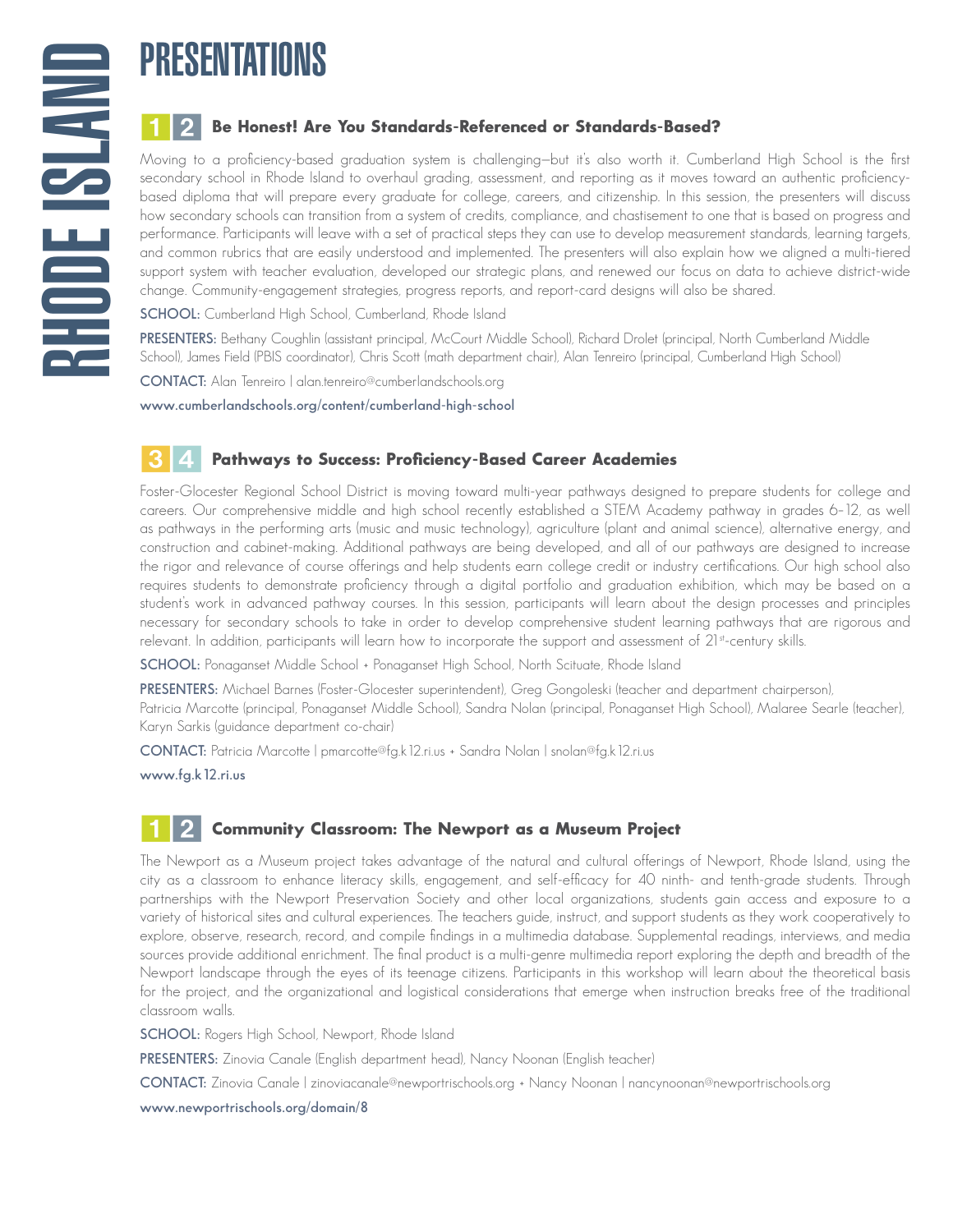#### 34 **Student-Centered Transformation: One School's Journey**

Burlington High School, a large urban high school, has transformed learning by creating ninth-grade academies, initiating one-toone technology learning using iPads, and providing extended student-choice-driven project-based learning opportunities. These initiatives, which require a clear articulation of learning expectations and effective teacher collaboration, are informing our ongoing comprehensive school improvement efforts, as well as our journey toward implementing a proficiency-based model of learning. Participants will learn about the strategies undertaken in this large school to successfully chart the course for wholeschool transformation, including supporting teacher teams, incorporating digital learning, and designing extended student-centered learning projects.

**SCHOOL:** Burlington High School, Burlington, Vermont

**PRESENTERS:** Amy Mellencamp (principal), Nick Molander (assistant principal and ninth grade academy coordinator), Gretchen Muller (biology teacher), Colby Skoglund (design technology teacher)

**CONTACT:** Amy Mellencamp | amellenc@bsdvt.org

**www.bhs.bsdvt.org**

#### 12 **School-Based Academies: Multiple Pathways to Personalize Learning**

As part of its transformation process, Essex High School made a commitment to supporting students, personalizing learning, and developing multiple pathways—all within a comprehensive high school model. We began by creating academies for students interested in either the arts or the STEM fields of science, technology, engineering, and math. In 2013, our Academy of Visual and Performing Arts will enter its third year and our STEM Academy will enroll its first students. Working within the existing governance structure, Essex created integrated "schools within a school" to support student interests and aspirations through strategies such as seminars, capstone projects, master-teacher workshops, and career internships—all of which allow students to maintain a sense of belonging in the larger school community. In this session, the presenters will share their stories, successes, and struggles, and participants will learn about the leverage points we used to advance our work and the barriers our school overcame to develop and sustain our academies.

**SCHOOL:** Essex High School, Essex Junction, Vermont

**PRESENTERS:** Kim Audette (STEM director), Julian Bradshaw (AVPA director), Lea Ann Smith (STEMinar teacher), Rob Reardon (principal)

**CONTACT:** Amy Cole | acole@ccsuvt.org

**www.ccsuvt.org**

#### 34 **Ready For Life: The Power of High Expectations and Personal Learning Plans**

At Williamstown Middle High School, we have reimagined ninth grade to ensure our students are successful, well-known, supported, and enthusiastically engaged. We accomplish this by developing personal learning plans and by incorporating a variety of early and ongoing assessments that tailor our interventions and supports. This work, guided by the Common Core State Standards, is done in collaboration with multiple stakeholders in our community. Participants will learn how to implement comprehensive strategies for designing and supporting personalized learning through early assessment of foundational college- and careerreadiness skills using ACT's KeyTrain Curriculum 101. Participants will also learn how to develop and manage personal learning plans that lead to relevant learning in collaboration with career and technical centers, institutions of higher education, and other community resources.

**SCHOOL:** Williamstown Middle High School, Williamstown, Vermont

**PRESENTERS:** Dennis Delena (teacher), Sandy Fitzmorris (teacher), Scott Lang (principal), Lisa Page (teacher), Alicia Rominger (learning coordinator)

**CONTACT:** Scott Lang | slang.wmhs@onsu.org

**www.williamstownmhs.org**

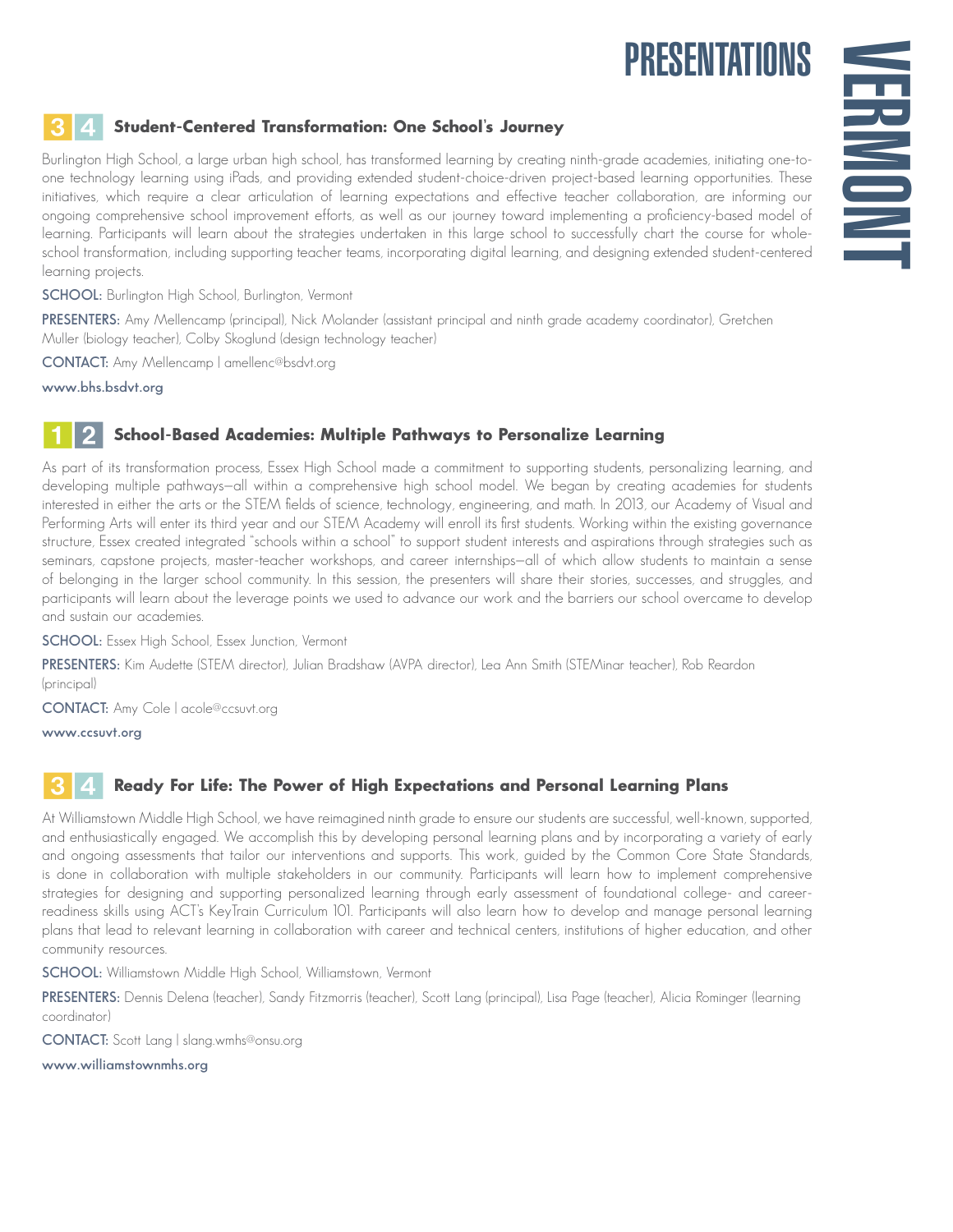#### 1 **How to Talk About Innovation: Practical Messaging Strategies for Schools**

Improving schools is hard work, but it can become even harder if miscommunication and misunderstanding give rise to avoidable crises and controversies. The support of parents, school boards, community members, and elected officials is essential to successful school improvement, but explaining the intricacies and importance of new educational models, teaching strategies, or grading practices presents an array of challenges. Becoming a strong communicator will not only make your job a little easier, but it will help you get it done more efficiently and effectively. In this session, participants will learn evidence-based strategies they can use to develop compelling, persuasive messages for a variety of audiences. The presenter will discuss effective messaging, framing, and communication strategies that are based on extensive research and optimized for school leaders and educators. Participants will also engage in a few interactive activities and leave the session with practical communication assets they can begin using immediately in their school.

**PRESENTER:** Stephen Abbott (director of communications, Great Schools Partnership)

**CONTACT:** Stephen Abbott | sabbott@greatschoolspartnership.org

**www.newenglandssc.org**

#### 2 **Proficiency-Based Learning Simplified: Developing Effective Curriculum Standards and Mastery Objectives**

"The sheer number of standards is the biggest impediment to implementing standards," Robert Marzano concluded in a study of state and national standards. While the Common Core State Standards have provided more clarity and guidance for educators than ever before, school leaders and teachers still need to make critical decisions about what standards to prioritize and how to assess student learning growth and proficiency. In this session, participants will learn about the fundamental components of an effective proficiencybased teaching and learning system. Because teachers target standards as their instructional foci in a proficiency-based classroom, participants will also learn how to identify graduation standards—those skills and concepts that are at the heart of a discipline—as well as the performance indicators students must achieve to demonstrate proficiency of those graduation standards.

**PRESENTER:** Alex MacPhail (senior associate, Great Schools Partnership)

**CONTACT:** Alex MacPhail | amacphail@greatschoolspartnership.org

**www.newenglandssc.org**

#### 3 **An Introduction to the League of Innovative Schools**

During this session, we will provide an overview of the NESSC's League of Innovative Schools—a network of more than 50 secondary schools across New England that are committed to achieving the goals of the Consortium and to working closely together to learn from one another and share best practices. Participants will review the elements of the partnership agreement and learn about the benefits of membership. Finally, participants will learn about—and experience—several of the tools specifically designed to support school improvement, including the Global Best Practices and our Cycle of Action.

**PRESENTER:** Mark Kostin (associate director, Great Schools Partnership)

**CONTACT:** Mark Kostin | mkostin@greatschoolspartnership.org

**www.newenglandssc.org**

#### 4 **Creating Learning Pathways that Increase Student Engagement, Achievement, and Aspirations**

The creation of multiple learning pathways for students has become a driving force in the effort to increase personalization in schools. Multiple pathways can dramatically increase learning opportunities for students, but they also present a variety of logistical and leadership challenges for schools. For example, how can educators ensure that learning remains rigorous and that academic expectations are consistently applied when students are learning outside of the school walls? How do we develop successful relationships with institutions of higher education, businesses, and organizations that lead to meaningful learning opportunities for students? In this session, participants will learn about progress and opportunities in several NESSC states, while also developing strategies to enhance pathways in their own setting.

**PRESENTER:** David Ruff (executive director, Great Schools Partnership)

**CONTACT:** David Ruff | druff@greatschoolspartnership.org

**www.newenglandssc**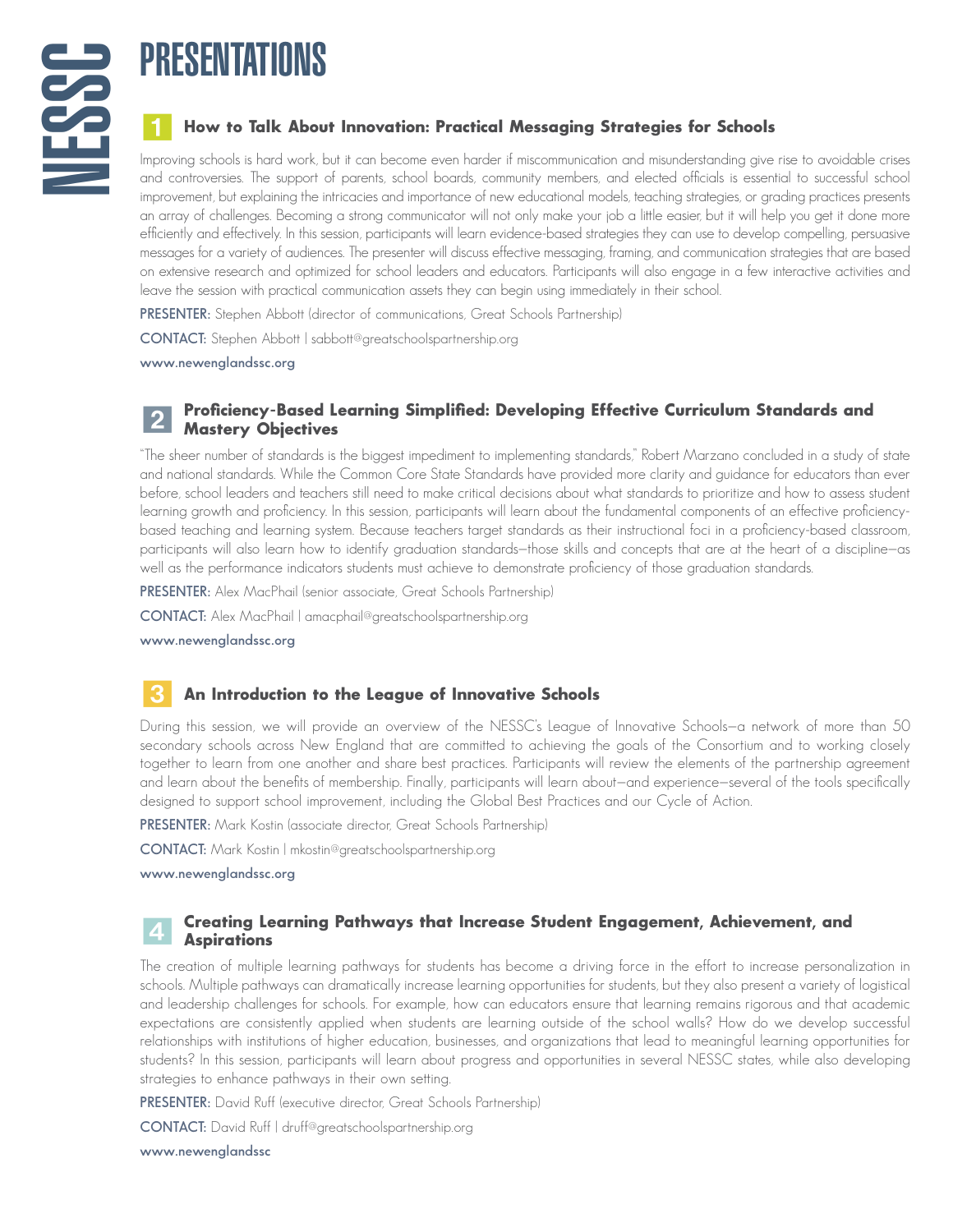## ABOUT

**THE NEW ENGLAND SECONDARY SCHOOL CONSORTIUM** is a pioneering partnership committed to fostering forwardthinking innovations in the design and delivery of secondary education across the New England region. The five partner states of Connecticut, Maine, New Hampshire, Rhode Island, and Vermont believe that our bold vision, shared goals, and innovative strategies will empower us to close persistent achievement gaps, promote greater educational equity and opportunity for all students, and lead our educators into a new era of secondary schooling.

## Our Goals

- **1. Increasing five-year graduation rates across each of our five states.**
- **2. Decreasing annual dropout rates.**
- **3. Increasing the percentage of students enrolling in two- and four-year college degree programs or pursuing accredited, industry-certified postsecondary certificates.**
- **4. Increase the percentage of students who graduate from high school college-ready.**

## Our Objectives

Our five states are committed to pursuing three long-term objectives:

- **1. Diplomas that certify readiness for life:** High school graduation decisions that are based on students demonstrating proficiency on learning standards.
- **2. Student-centered learning opportunities:** Personalized and flexible proficiency-based learning pathways for all students.
- **3. Measuring what matters most:** Learner-centered accountability systems that utilize multiple measures of student achievement.

## What We Do

The Consortium brings together state leaders and educators together to pursue three overarching strategies:

**Policy:** Advance a state-led policy agenda focused on three critical, high-leverage areas of schooling in the 21<sup>st</sup> century: graduation decisions, learning pathways, and accountability systems.

**Practice:** Connect and support practicing educators across states through networking activities, best-practice exchange, and our League of Innovative Schools.

**Public Will:** Build public understanding of and support for more innovative approaches to educating today's students.

## Why It Matters

**Strong schools are the best job-creation program we have.** Imagination, expertise, creativity, entrepreneurialism—these are the assets that drive innovation, create new industries, and produce the most sought-after workers. Preparing every student for success will strengthen our economy and empower our communities.

**Strong schools are the foundation of our society.** Democracy, opportunity, prosperity, equality—the values that have defined America—depend on an informed, engaged, well-educated citizenry. To prepare the next generation of citizens and leaders, we need great schools for every student.

Strong schools create strong communities. Schools are the cornerstones of our communities. We celebrate our students, cheer on our local teams, and welcome graduates into our workplaces, institutions, and families. To keep our communities vibrant, prosperous, and thriving, we need great schools.

### **newenglandssc.org**